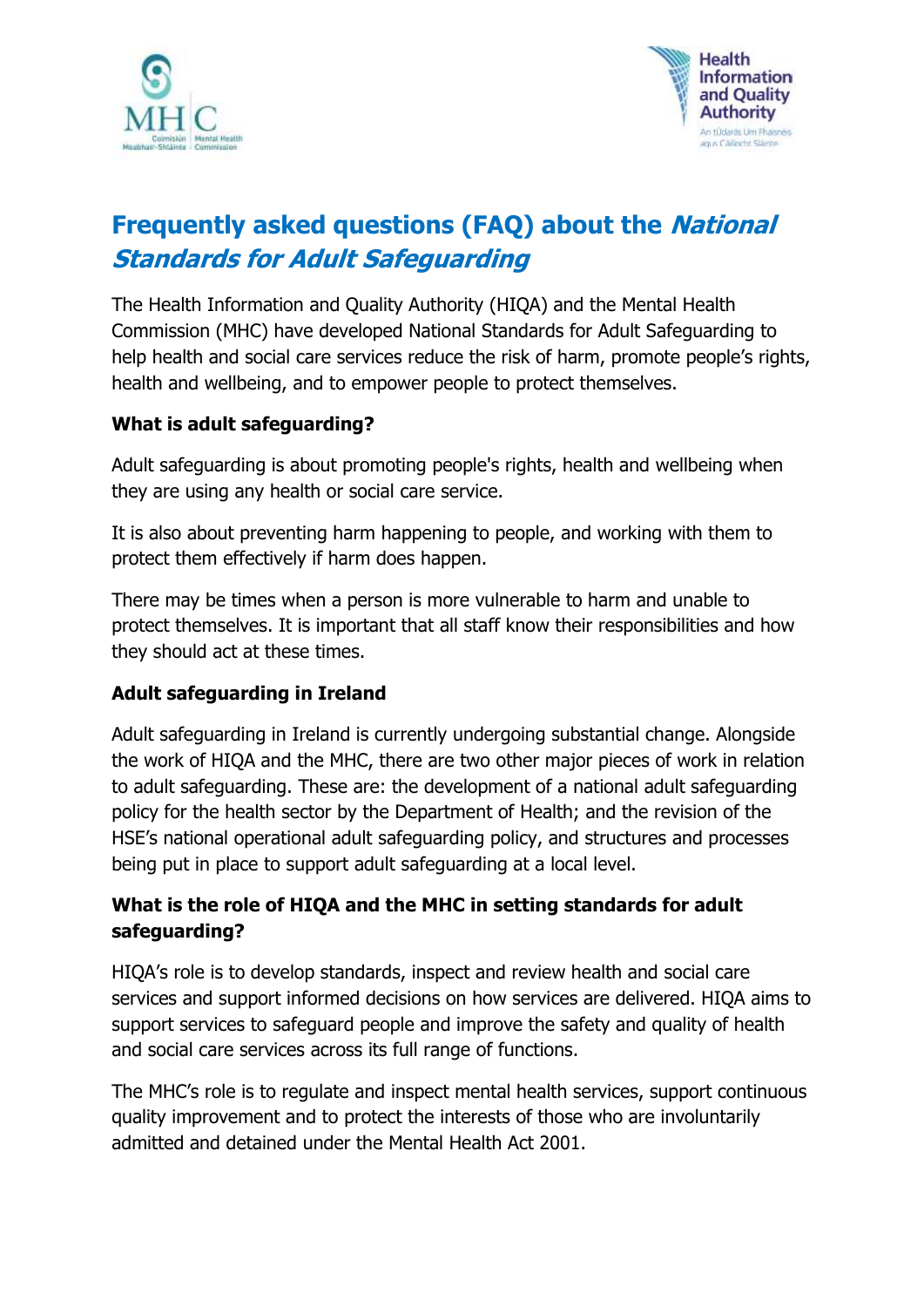HIQA and the MHC recognise the importance of increasing the quality and safety of services for all adults in Ireland, especially those who may be at risk of harm.

# **What is the purpose of the National Standards?**

Having National Standards for Adult Safeguarding in place allows for a consistent approach to preventing and responding to harm if it does occur. They outline a way of working for health and social care services and support the development of a culture where safeguarding is embedded into practice rather than being viewed as a separate activity.

The National Standards for Adult Safeguarding offer a common language to describe adult safeguarding in health and social care services and help people using services to understand what they should expect from a service that is committed to promoting their rights, health and wellbeing and protecting them from the risk of harm.

The standards also support the development of integrated working in and between the range of health and social care services that people interact with, recognising that people may be at increased risk of harm when they are using multiple services or when they are moving from one service to another.

### **Who do the National Standards apply to?**

These standards have been approved by the Minister for Health. This places a responsibility on all residential services for older people and people with disabilities and all publicly-funded health and social care services to begin implementing these national standards. As these standards have been jointly developed and approved by the MHC, they should be implemented by all mental health services.

# **How were these National Standards developed?**

The National Standards are based on national and international evidence, and were developed by engaging with a diverse range of informed and interested parties. This was achieved by convening an advisory group, conducting focus groups with people with experience of health and social care services, their families, advocates, staff working delivering services, and policy makers and submissions made during a sixweek public consultation. Further information on the standards development process can be found on our website, www.higa.ie.

# **How will the National Standards be monitored?**

Adult safeguarding is a component of a number of national standards developed by HIQA. These standards are regulated and inspected against in both residential services for older people and for people with disabilities and are inspected and monitored in healthcare services. Similarly, the autonomy, capacity and involvement